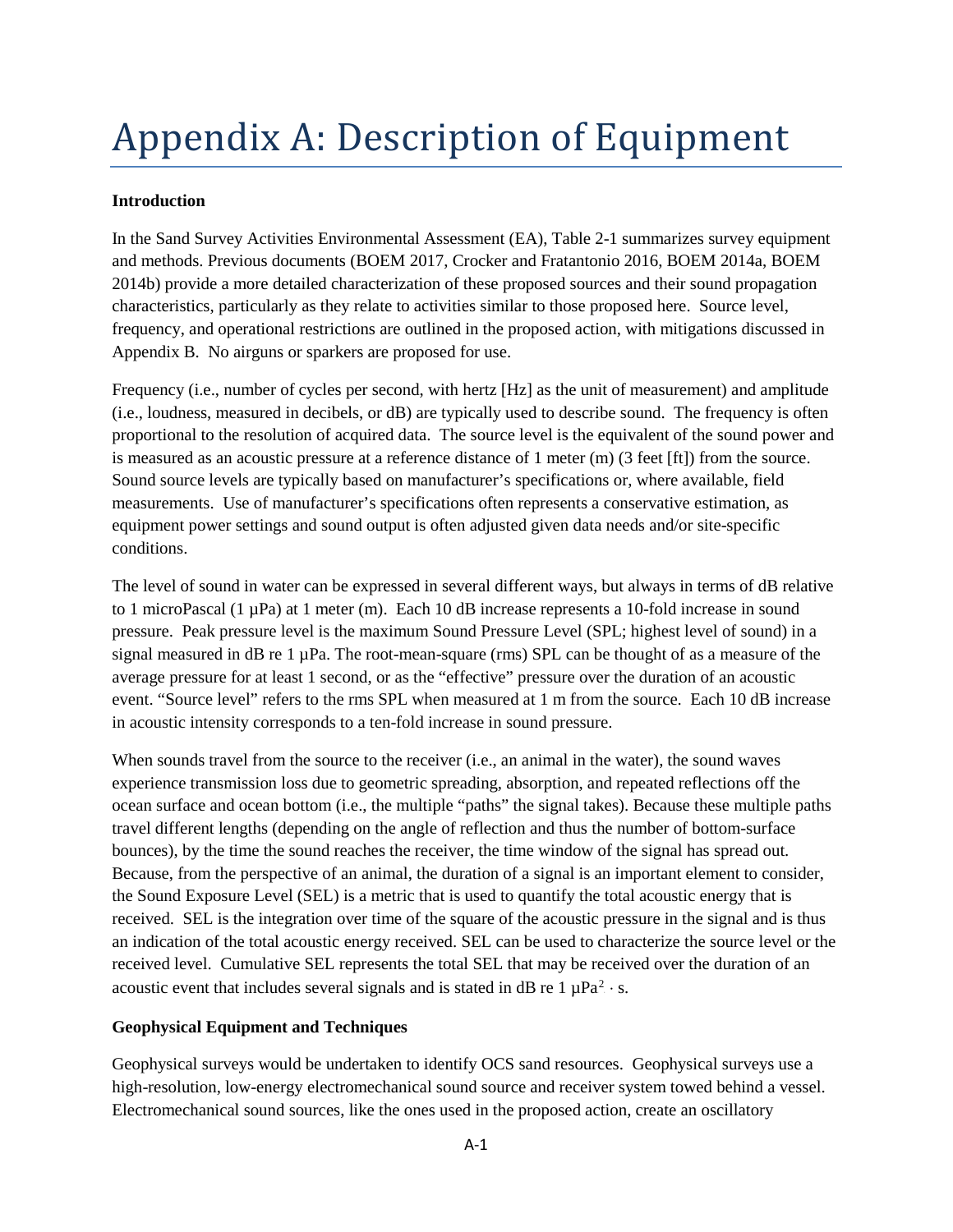overpressure through vibration of a surface, using either electromagnets or the piezoelectric effect of transducer materials. Transducers produce an acoustic wave of a specific peak frequency, often in a highly directive beam. Sub-bottom profiling would use a chirp and/or boomer system. Chirps are much more commonly used compared to boomer systems. The primary goal of sub-bottom profiler data collection is to provide an accurate depiction of the geologic framework and near-surface sand thickness (isopach) that can be further evaluated for possible recovery and placement as beach restoration material. The chirp system is generally towed at depth off the seafloor, whereas the boomer is towed at or near the surface. Based on data needs, BOEM does not anticipate that neither the chirp nor boomer would operate above 205 dB re 1 µPa rms SPL.

Sound characteristics for equipment used in sand survey activities in Table A-1 were tested by Crocker and Fratantonio (2016) (also presented in Crocker et al. 2018). SEL and SPL source levels used in this analysis were derived from the maximum measured source level (as reported in Crocker and Fratantonio 2016) for the most frequently used equipment. Cumulative SEL was estimated based on an assumption that an animal may directly experience a sound source for 10 transmissions, which is conservative given that either one or both of the survey vessel and animal will be in motion. Source characteristics were used to calculate distances to thresholds for Level A (using SEL cumulative) or Level B (using rms SPL) Harassment of marine mammal hearing groups based on how sound propagates through the somewhat shallow shelf depths of the Study Area (Table A-2). The distances to Levels A and B Harassment were calculated using a transmission loss formula of 20 Log R up to a 50-m (164-ft) radius (matching a 50-m maximum survey depth), then transitioning to a 15 Log R formula. This calculation also accounted for the beam pattern restricting the zone of ensonification by about 30 percent. The threshold for Level A Harassment varies from 173 to 219 dB cumulative SEL, varying for each of the marine mammal hearing groups (NOAA 2016 and Table 3-1 of the EA), while the Level B Harassment threshold is consistent across groups at 160 dB rms SPL for geophysical sources and 120 dB rms SPL for vibracoring. Since only the chirp and boomer primary frequencies are within the hearing ranges of marine animals, distances to harassment levels are only reported for these sources in Table A-2. In Tables A-1 and A-2, all source levels are in dB re 1 µPa @ 1 m, while SEL values are in dB re 1 µPa<sup>2</sup> · s.

#### **Geophysical sources likely to be detected by marine species.**

Chirp Sub-bottom: Chirp sonar uses a transducer to emit a frequency-modulated sound pulse towards the seafloor and to receive the return of the pulse once it is reflected from the seafloor or from the contacts between sedimentary layers near the seafloor (with different acoustic impedance). For optimal data quality, the chirp system is typically towed at water depths where the towfish remains within approximately 10 feet (3 m) above the seafloor (Figure A-1). Chirp systems are generally single channel systems that operate around a central frequency that is swept electronically across a range of frequencies to provide improved resolution. The most probable system consists of towfish with an internal transducer that imparts an acoustic signal with frequencies potentially ranging from 500 Hz up to 24 kilohertz (kHz) approximately every 0.5 to 1 seconds. Chirp signals are generally very short and therefore sound something like a bird chirp, hence their name. Although the sounds of a chirp sub-bottom profiler are less than one second, they are considered to be non-impulsive sound sources because the sound waves of the different frequency components are not adding coherently as a single rise in pressure, nor is there a sharp negative pressure component to the pulse they sweep.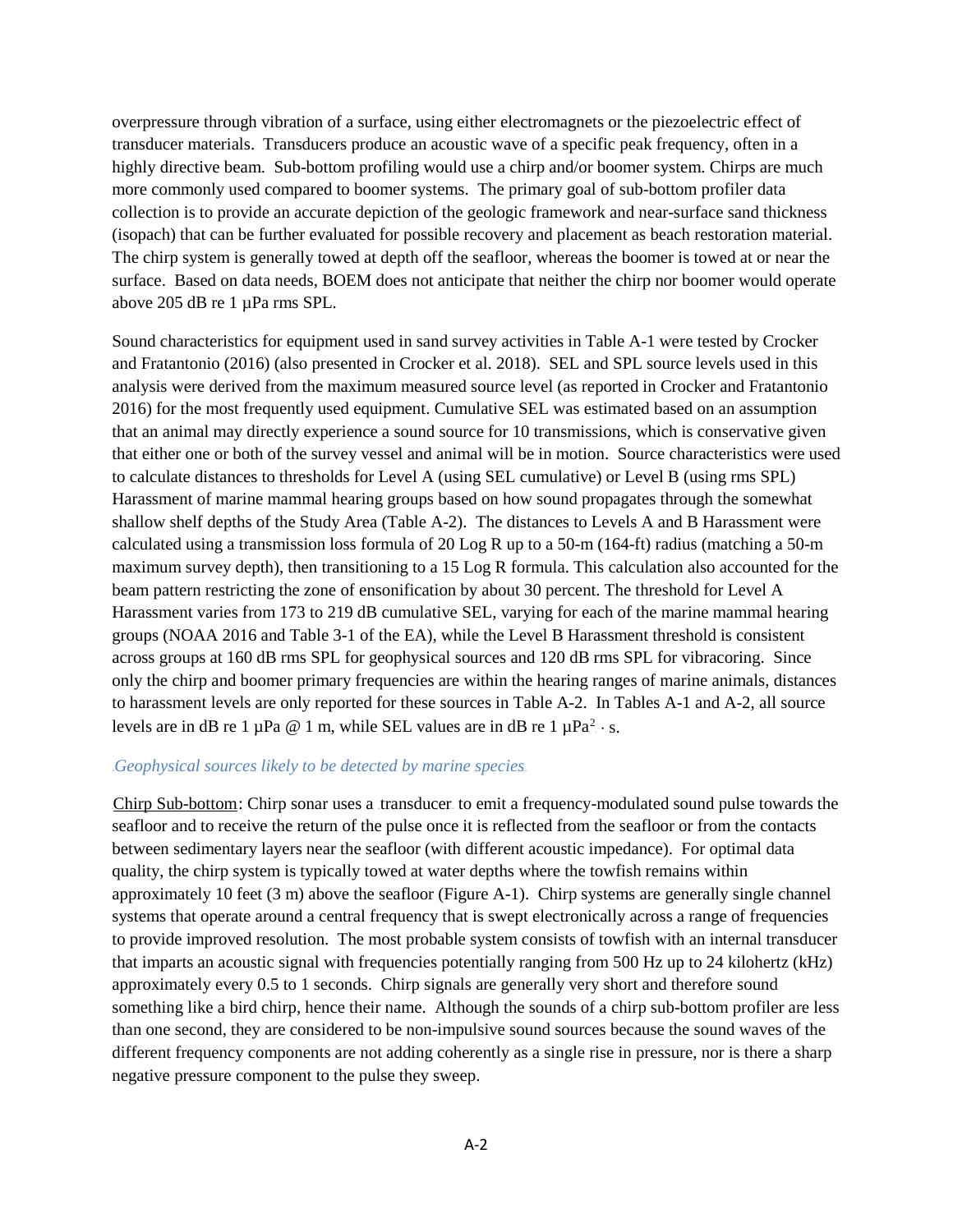Boomer: A boomer is a low-energy towed device typically consisting of a multi-channel acoustic source that uses a magneto-restrictive plate diaphragm to impart an acoustic pressure signal into the water column. The signal output is generally set to less than 100-350 joules and frequency ranges between 300 and 10,000 Hz. Boomers are fixed-frequency sources, but they do operate across a range of frequencies with a broadband signal. The boomer imparts an acoustic signal approximately every 0.5 to 1 second and is also considered to be a non-impulsive source for the same reasons described above for chirps. A secondary cable of passive hydrophones is used as a signal receiver. Typical tow length for the boomer is approximately 75-100 ft (23-30 m) behind or alongside the vessel, and the hydrophones are towed at about 100-125 ft (30-38 m) from the vessel. Both are towed at the water's surface; the boomer plate is installed on a small catamaran or sled structure (Figure A-1).



**Figure A-1. Chirp Towfish Deployment from Port (left); Boomer Sled Deployment from Stern (right)** 

## 363 Geophysical sources less likely to be detected by marine species.

Other geophysical data could be collected using a combination of equipment and techniques, but the primary frequency range at which these sources would operate is above the known hearing range of marine species. Multibeam or interferometric swath bathymetry is used to gather information about water depths/seafloor topography/seafloor condition. Not only do such systems provide information on the seabed, but the reflected acoustical signal (backscatter) can also be used to characterize the seabed with regard to archaeological resources, benthic habitat, and sediment composition (Dartnell and Gardner, 2004). Due to the relatively high frequency nature of their signal, they do not penetrate very far into the bottom.

Multibeam Bathymetry: Multibeam bathymetry systems transmit and receive relatively high frequency acoustic pulses through the water which reflects off the seafloor and returns to the receiver. The time elapsed between the pulse being emitted and received is converted to a distance by multiplying this number by the speed of sound in water. The source level (rms SPL) for multibeam bathymetry ranges from about 210 to 230 dB re 1  $\mu$ Pa @1 m. The peak and primary frequency range would typically be limited to above 180 kHz to avoid/reduce noise impacts on marine mammals. The system records with a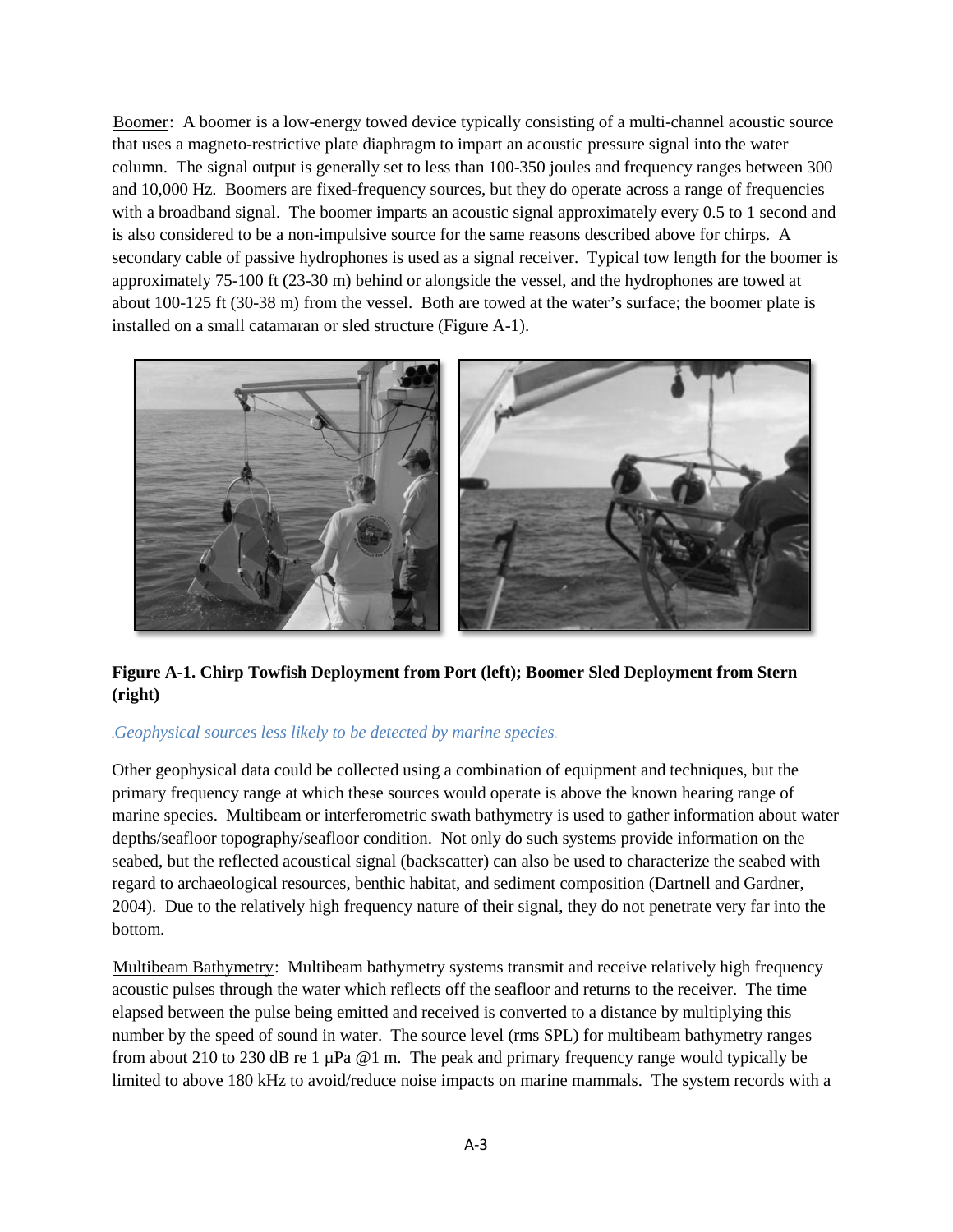sweep appropriate to the range of water depths in the survey area. A bathymetry system is useful in areas characterized by complex topography or fragile habitats.

In addition to identifying sediment features, acoustic backscatter data can be collected using multibeam bathymetry and analyzed to provide valuable information on archaeological resources and sediments. Surface shape and roughness influence backscatter strength from coarser sediments and from other hard surfaces like reefs and shipwrecks (Gustav 2008). When this type of technique is validated by geologic samples or underwater photography, accuracy is approximately 70-80 percent (Gustav 2008). No additional equipment would be needed to implement this approach; however, different software/analytical techniques would be employed.

Interferometric Swath Bathymetry: In contrast with multibeam bathymetry, interferometric swath bathymetry uses two outward-facing transducers, as opposed to an array, to transmit and receive acoustic pulses. The elevation angle of a target on the seafloor is measured from the phase difference between the signals received on the two separate receivers. Peak and primary frequency range would be limited to above 180 kHz to avoid/reduce noise impacts on marine mammals. Source level (rms SPL) ranges from approximately 200 to 220 dB re  $1 \mu$ Pa. Acoustic backscatter can be used as a substitute for side-scan sonar data, provided that data quality standards are met. Depending on water depth, fewer track lines could be surveyed using an interferometric swath system, in comparison to multibeam, to achieve the same coverage.

Side-Scan Sonar: Side-scan sonar generates an image of seabed morphology, submerged objects, and other features by emitting a high-frequency acoustic pulse, which typically has frequency ranges from 100 to 900 kHz, which attenuates rapidly in the water column. However, to limit sound exposure, any use of side-scan sonar would be limited to operating at frequencies greater than 180 kHz. Source level ranges from approximately 200 to 240 dB re 1 µPa (rms SPL).

When possible, backscatter data for multibeam and/or interferometric swath surveys would be used as a substitute to side-scan sonar, provided along-track resolution is less than 1 m at 100-m (3 ft at 328-ft) slant range. Side-scan sonar and/or swath bathymetry backscatter data would be used to construct a mosaic image to provide a true plan view with 100 percent coverage of the area of interest. The resulting image would be automatically corrected for slant range, lay-back, and vessel speed. As an added data feature, the rate of signal attenuation backscatter can indicate surficial sediment type or seafloor habitat information.

Magnetometer: The marine magnetometer is a passive remote-sensing device (i.e., no energy is transmitted) that identifies materials with ferrous or ferric components or other objects having a distinct magnetic signature. For surveys such as these, variations would be caused by local deposits of ferromagnetic material that could be attributable to unexploded ordnances, objects of archaeological significance, or seafloor hazards such as buried cables. The magnetometer sensor should be towed as closely as possible to the seafloor not to exceed an altitude of greater than 20 ft (6 m) above the seafloor, and using line spacing not to exceed 98 ft (30 m). The sensor should be towed in a manner that minimizes interference from the vessel hull and other survey instruments.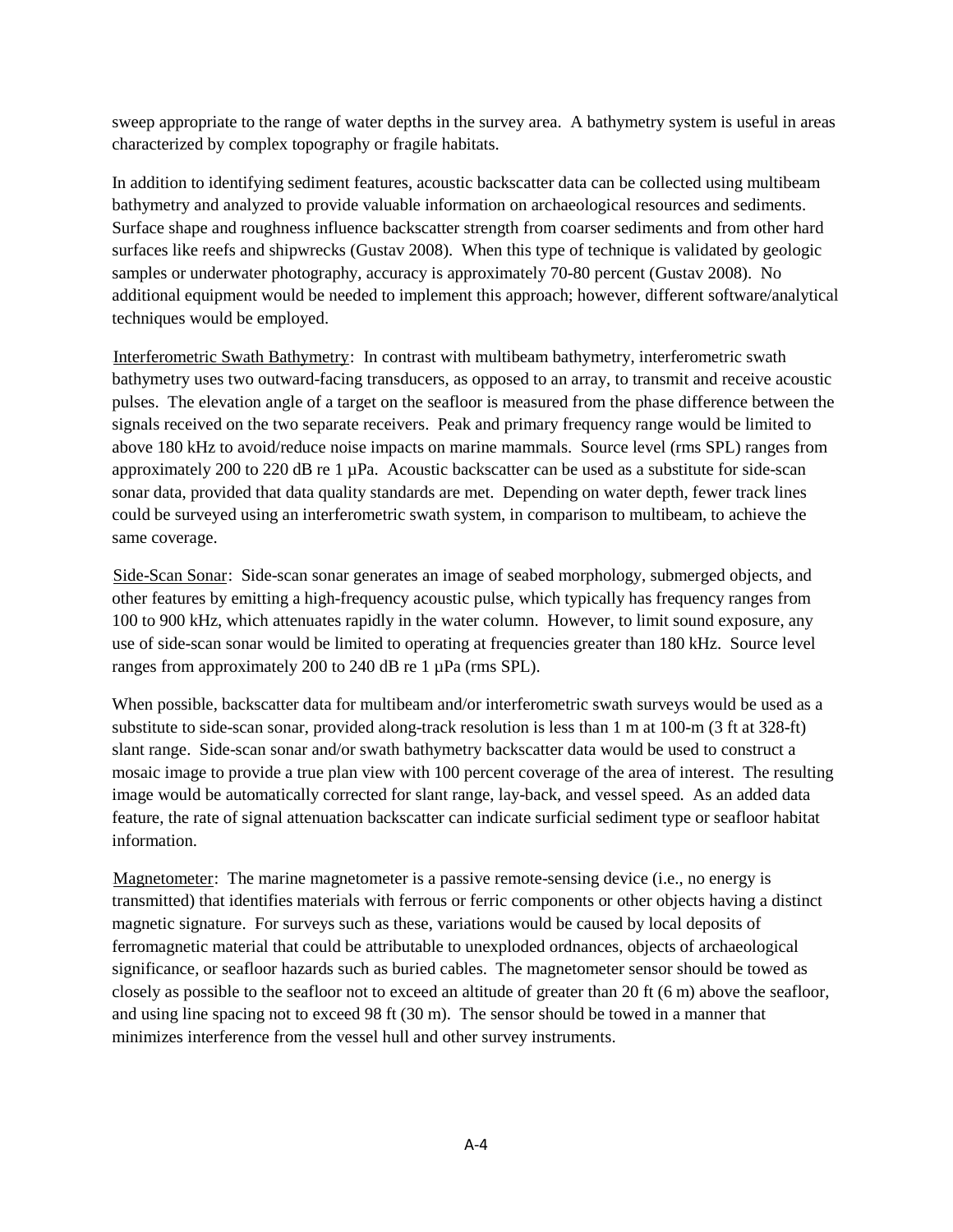#### **Acoustic Characteristics of Geophysical Sources**

There are numerous and complex factors to consider when describing the propagation of sound emitted from a geophysical source in the marine environment. The perception of sound is equally complex and depends on several factors, such as the hearing range of the animal, the intensity of the sound, etc. As sound propagates away from a source, its amplitude, or loudness, decreases exponentially and is influenced by environmental factors including source characteristics, directionality, beamwidth, the sound speed profile, and the signal's interaction with ocean boundaries (e.g., the sea surface and the seafloor). These factors ultimately determine the distance and characteristics of the transmitted signal and how it will compare to the local ambient noise.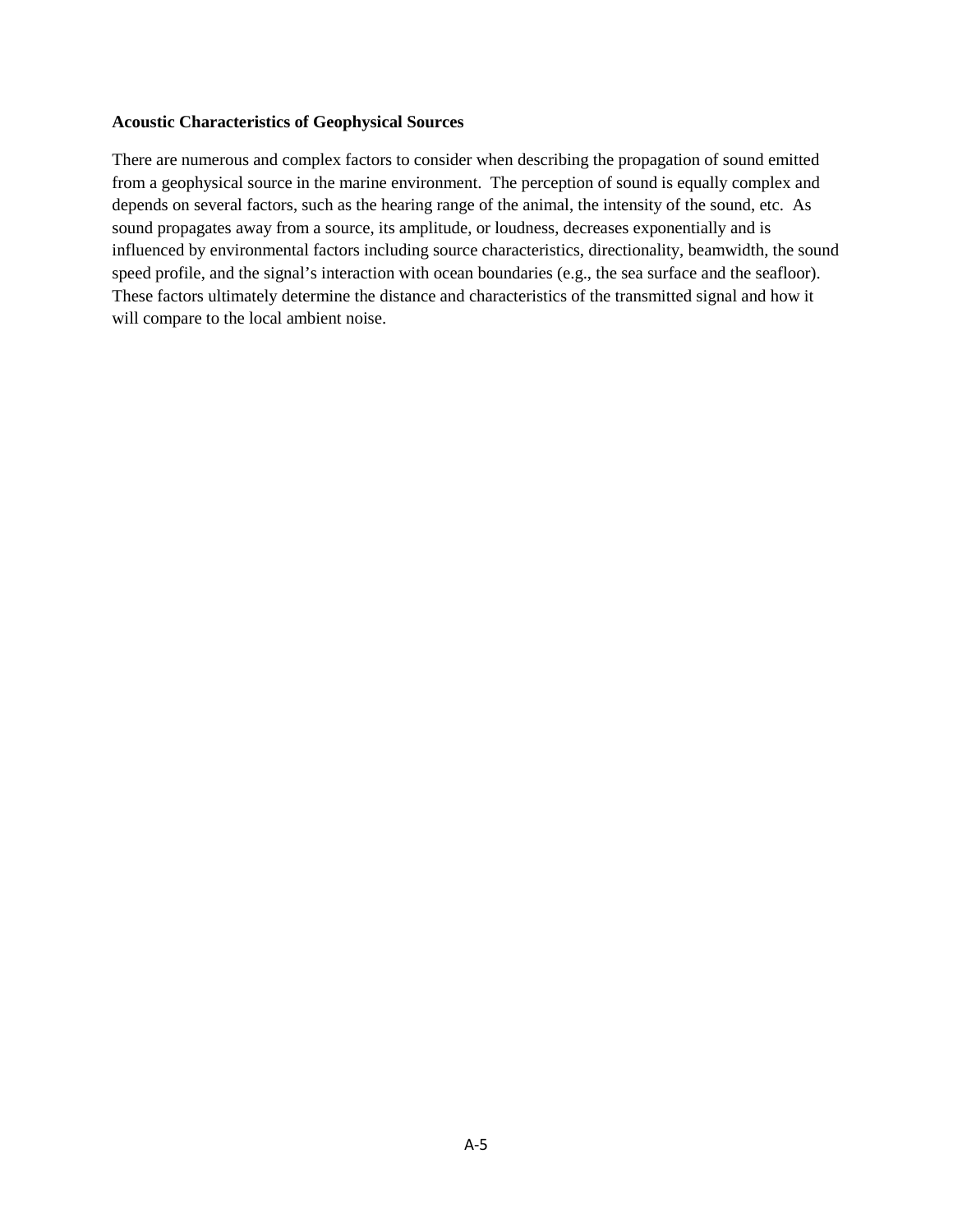| <b>Source</b>                                                | <b>Operational</b><br><b>Frequency Range</b> | <b>Peak</b><br><b>Source</b><br><b>Level</b> | <b>Representative Beam</b><br><b>Pattern (Horizontal and</b><br><b>Vertical</b> )                                       | <b>Frequency</b><br>for Testing <sup>1</sup> | <b>Representative</b><br><b>Pulse Length</b><br>(ms) | <b>RMS</b><br><b>SPL</b><br>(dB) | <b>SEL</b><br>(dB) | <b>Cumulative</b><br>$SEL$ (dB),<br>10 seconds |
|--------------------------------------------------------------|----------------------------------------------|----------------------------------------------|-------------------------------------------------------------------------------------------------------------------------|----------------------------------------------|------------------------------------------------------|----------------------------------|--------------------|------------------------------------------------|
| <b>Boomer</b><br>(surface tow)                               | $300$ Hz $- < 10$ kHz                        | $<$ 220 dB                                   | Horizontal:<br>omnidirectional<br>Vertical:<br>downward focused                                                         | $6.2$ kHz                                    | 0.6                                                  | 205                              | 172                | 182                                            |
| Chirp sub-<br>bottom profiler<br>(tow above<br>seafloor)     | 500 Hz -24 kHz                               | $<$ 220 dB                                   | Horizontal:<br>omnidirectional<br>Vertical:<br>downward focused                                                         | $4-20$ kHz<br>(wideband)                     | 4.6                                                  | 180                              | 156                | 166                                            |
| Side-scan<br>sonar<br>(near-surface<br>tow).                 | $> 180 - 900$ kHz                            | $< 240$ dB                                   | Along-track:<br>very narrow<br>Across-track: wide                                                                       | 445 kHz                                      | 0.1                                                  | 223                              | 182                | 192                                            |
| <b>Multibeam</b><br>(hull or davit<br>mounted).              | $>180-500$ kHz                               | $<$ 230 dB                                   | Determined by number of<br>beams, beam spacing,<br>frequency, etc.<br>Along-track:<br>very narrow<br>Across-track: wide | 300 kHz                                      | 0.3                                                  | 221                              | 185                | 195                                            |
| <b>Interferometric</b><br><b>Swath</b><br>(davit<br>mounted) | $> 180 - 600$ kHz                            | $<$ 220 dB                                   | Depends on frequency<br>Along-track:<br>very narrow<br>Across-track: wide                                               | 234 kHz                                      | 0.2                                                  | 218                              | 180                | 190                                            |
| <b>Single Beam</b><br>(hull mounted).                        | $>180-540$ kHz                               | $<$ 230 dB                                   | Horizontal:<br>omnidirectional<br>Vertical: Downward                                                                    | 200 kHz                                      | 0.7                                                  | 194                              | 163                | 173                                            |

## **Table A-1. Characteristics of Electromechanical Sources Proposed for Geophysical Surveys\***

\*Shading indicates the operational frequency is beyond hearing range of cetaceans, manatees, seals, sea turtles, and most fish.<sup>1</sup> Testing by Crocker and Fratantonio 2016; see report for details. All source levels are in dB re 1  $\mu$ Pa @ 1 m, while SEL values are in dB re 1  $\mu$ Pa<sup>2</sup> · s.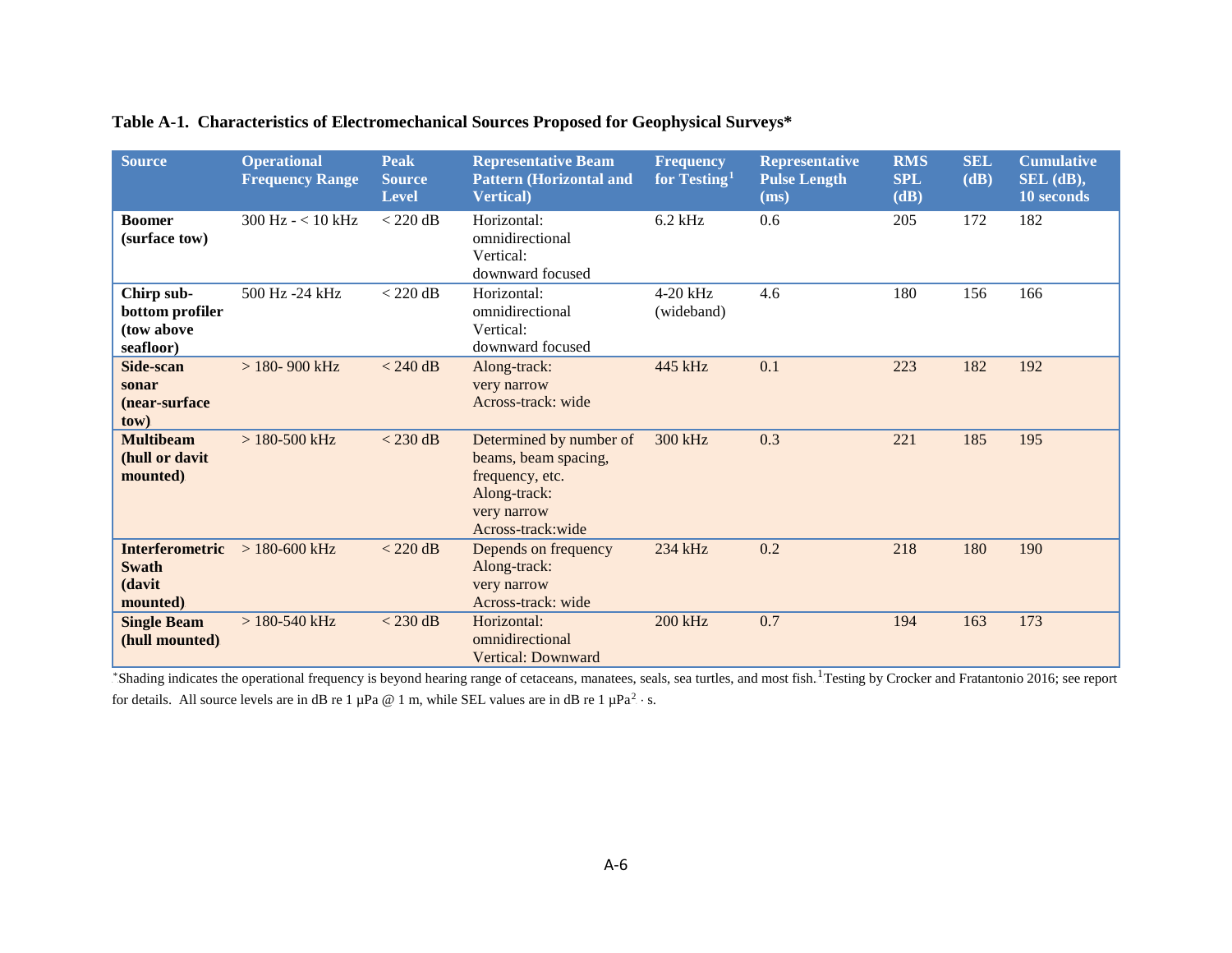| Table A-2. Distance to Level A and Level B Harassment of Marine Mammal Hearing Groups* |  |  |  |
|----------------------------------------------------------------------------------------|--|--|--|
|----------------------------------------------------------------------------------------|--|--|--|

|                           | <b>Range to Level B</b> (m)         | <b>Range to Level A (m)</b>       |                                          |                                           |                                   |                                    |
|---------------------------|-------------------------------------|-----------------------------------|------------------------------------------|-------------------------------------------|-----------------------------------|------------------------------------|
|                           | <b>All Marine</b><br><b>Mammals</b> | Low-frequency<br><b>Cetaceans</b> | <b>Mid-frequency</b><br><b>Cetaceans</b> | <b>High-frequency</b><br><b>Cetaceans</b> | <b>Phocid</b><br><b>Pinnipeds</b> | <b>Otariid</b><br><b>Pinnipeds</b> |
| <b>Source</b>             | (160 dB)                            | (199 dB)                          | (198 dB)                                 | (173 dB)                                  | (201 dB)                          | (219 dB)                           |
| <b>Boomer</b>             | 192 @ 205 dB                        |                                   |                                          |                                           |                                   |                                    |
| (surface tow)             | 89 @ 200 dB                         | $\lt$ 1                           |                                          |                                           |                                   | $\leq$                             |
| Chirp sub-bottom profiler |                                     |                                   |                                          |                                           |                                   |                                    |
| (tow above seafloor)      | 7 @ 180 dB                          | $<\,1$                            |                                          |                                           |                                   | $\lt$ .                            |

P \*POnly sources with operational frequencies (peak and primary) within hearing range of cetaceans, manatees, seals, sea turtles, and most fish reported.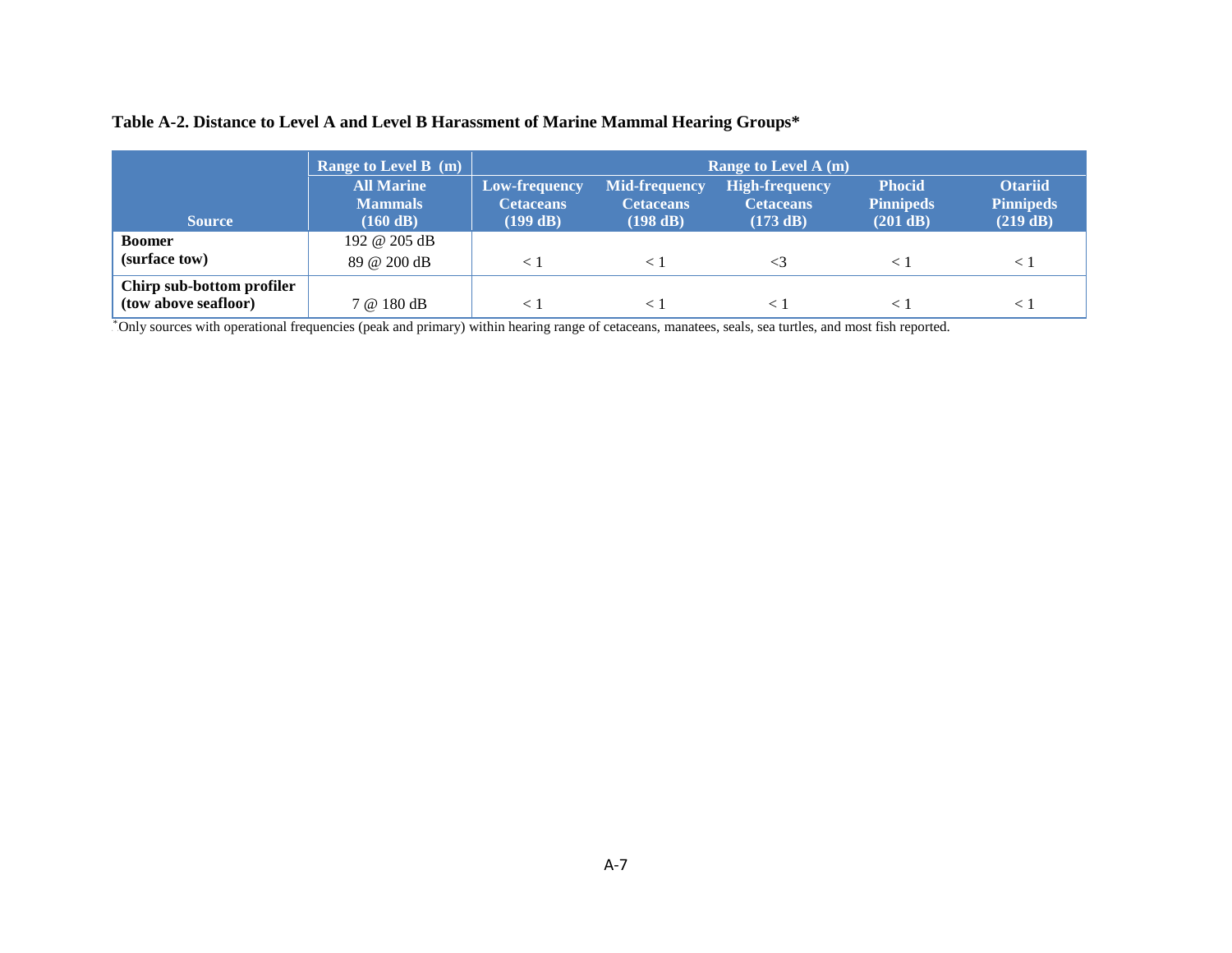#### **Geological Equipment and Techniques**

Information from geological surveys (i.e., sediment sampling) would be used in tandem with geophysical data to ground-truth geophysical data and to determine the geometry, volume, and quality of offshore sand resources/deposits. Sediment sampling would occur at selected locations where existing geophysical data indicate promising targets for quality sand. Some samples would be taken at sites on the flanks of the geomorphic features or sand resource areas to determine the footprint and other geologic characteristics, and other samples would be taken in the center of the resource areas to verify data regarding the thickness and textural properties of the sand resource. Sediment sampling could be completed using a vibracore or a grab sampler. In general, grab sampling is conducted when surficial sediment composition needs to be studied as opposed to sediment thickness and stratigraphy. The two techniques of sediment sampling are discussed below.

Vibracoring: A 3- or 4-inch (7.6- or 10.1-centimeter [cm]) diameter aluminum core barrel mounted on a platform or support assembly would be used to penetrate sediments in the upper 20 feet (6 m) of the seafloor. A sediment sample of 5-20 feet (1.5 to 6 m) would be acquired to determine sediment characteristics and sand resource thickness. To penetrate seafloor sediments, the core barrel is vibrated by a pneumatic or electric vibrahead, which results in local liquefaction of sediment along the core barrel surface, facilitating penetration into the sediment (Fugro 2003, ISSMGE 2005). Penetration typically occurs within 5-10 minutes. Some operations use a single, non-reusable aluminum core barrel to collect and preserve the core sample, whereas others have a reusable core barrel that is lined with a plastic or Kevlar sleeve that collects and preserves the sample. A typical vibracore survey would obtain 15 cores approximately 20 feet (6 m) into the seafloor in an area measuring 1 square mile (640 acres or 259 hectare) per day. The vibratory mechanism on the vibracorer would introduce sound into the substrate and some sound would be radiated into the water column as well. The vibratory mechanism produces a relatively short, broadband noise with peak frequency less than 1 kHz. Source levels are generally expected to be less than 180-190 dB re 1  $\mu$ Pa  $\omega$  1 m depending on the intensity of the vibrations, barrel material, and nature of sediment penetration (Reiser et al., 2011). Vessels may be dynamically positioned, live boated, or anchored, under permissible circumstances, during vibracoring (Figure A-2), which may also contribute to the radiated noise during the operation.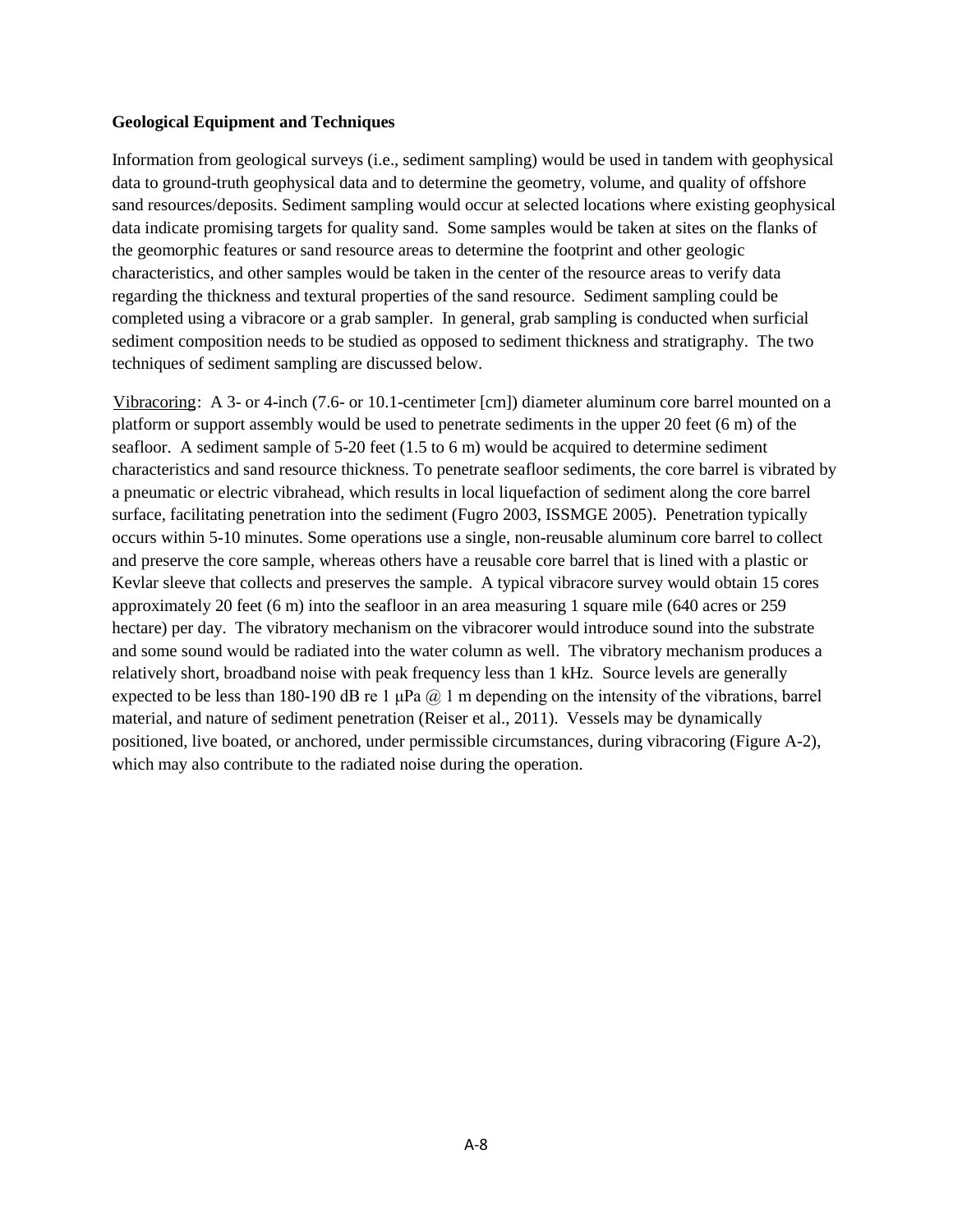

**Figure A-2. Deployment of a 20-foot Vibracore from Stern A-frame**

Grab Samplers: Grab samplers are one of the most common methods of retrieving sediment samples or biological samples from the seabed. A grab sampler is a device that collects a sample from the surface of the seabed by bringing two steel clamshells together. The grab is lowered to the seabed and activated either automatically or by remote control. The shells swivel together in a cutting action and by so doing remove a section of seabed. The sample is recovered to the ship for examination. One grab sample takes approximately 5-15 minutes to obtain. Grab sampling penetrates from a few inches to a few feet below the seafloor. The greatest noise associated with grab sampling is expected to be vessel noise, which would also be 150-170 dB re 1 μPa @ 1 m (CEDA 2011).

Geological sampling disturbs the seafloor; however, due to the small size of the vibracores and associated platforms, the area of seabed to be disturbed during individual sampling events is estimated to range from 1 to 9 square feet (0.3 to 2.7 square meters). The total area of seafloor disturbed by bottom sampling and shallow coring activities would be a very small portion of the total Study Area.

## **Survey Vessels, Timing, and Design**

Surveys can occur either through one mobilization for simultaneous collection of data, or through separate mobilizations (one to collect geophysical data and one to collect geological information) from regional ports and shorebases. Either mobilization could potentially use more than one vessel. Depending on the nature of operations, surveys would be conducted by vessels that could potentially remain offshore for 1-30 days of their survey duration, but could travel periodically to an onshore support base for fuel, supplies, equipment repairs, and crew changes. Before any geological sampling occurs, the area would be investigated by appropriate means to ensure impacts to sensitive resources are avoided; this could entail advance or real-time interpretation of geophysical data by qualified personnel or by divers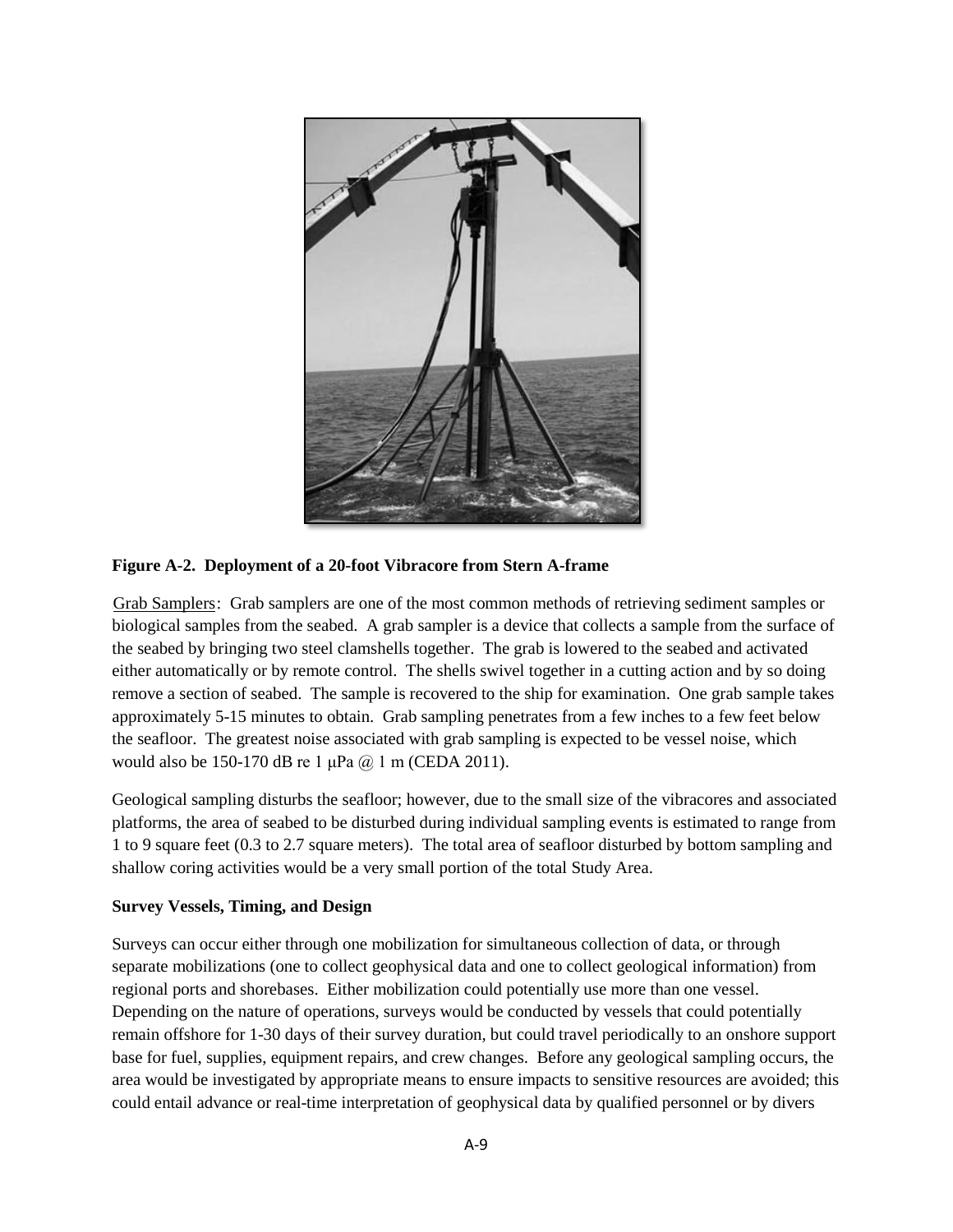assisting with vibracoring. Data collection would be continuous during the survey but could stop while the vessel repositions or temporarily cease due to environmental considerations. Survey plans that include details of mobilization and data collection expectations would be developed and approved prior to a specific project.

The survey time of year is largely constrained by seasonal sea-state conditions, with a desired conditions consisting of wave heights of less than 3 ft (1 m) for geophysical surveys and less than 5 ft (1.5 m) for geological sampling. Surveys in the North and Mid-Atlantic are typically more efficient after the spring winds of May have subsided until mid-September/October, when the probability for nor'easters and other strong storms increases. For the South Atlantic and Gulf of Mexico, opportune times for surveying are the same as the North and Mid-Atlantic; however, peak hurricane season from summer to fall could affect the ability to conduct surveys. Geophysical activities usually occur during daylight hours, unless nighttime surveying occurs with consideration of a passive acoustic monitoring system (Appendix B). Sand survey activities would take into consideration areas designated as North Atlantic right whale critical habitat or dynamic/seasonal management areas (DMAs/SMAs) in the Atlantic (Appendix B).

Depending on the type of equipment being deployed, a vessel with an A-frame, boom, or davit could be required to assist with instrument deployment and retrieval. Typically, survey equipment would be deployed from a single vessel ranging from approximately 28 to 120 ft (9 to 37 m) in length, depending on the survey activity to be conducted/equipment needs, and would survey at speeds between 3 and 5 kn (5.6 and 9.3 kilometers per hour [km/hr]), but may travel 10-12 kn (19-22 km/hr) while in transit. Vessels would be equipped with and transmit Automatic Identification System (AIS) (or equivalent) data to the extent practicable. Vessels would be equipped with an integrated navigational system with layback ranging instrumentation to track the position and depth of towed survey equipment. Bathymetric data would be tidally corrected using satellite altimetry, or in limited cases, coastal or temporarily-installed water level gauges. Vessels with a vibracoring rig could be larger to support the rig and associated equipment. In addition to a boat captain, a vibracoring operation team requires about 3-6 crew members, including a geotechnical engineer, 1-3 researchers, and protected species observers (PSOs) (refer to Appendix B for a discussion of observer requirements), depending on length of survey day. Liftboats, or other spudded boats, would not be used as a vibracoring platform.

Depending on the size of the vessel and length of the geophysical survey, operations would generally be managed by a boat captain, crew (optional), 1-3 researchers, and PSOs. Vessels would be generating continuous noise levels from bow-wave slap, wake bubble collapse, propeller cavitation, and engine noise; these sounds typically fall between 10 Hz and 100 kHz. The slower a boat travels, the lower the noise levels that are radiated into the water column (Martin et al., 2012a; Zykov and Carr 2012). Vessels would use dynamic positioning or live-boat during coring; anchoring would be avoided to the maximum extent possible.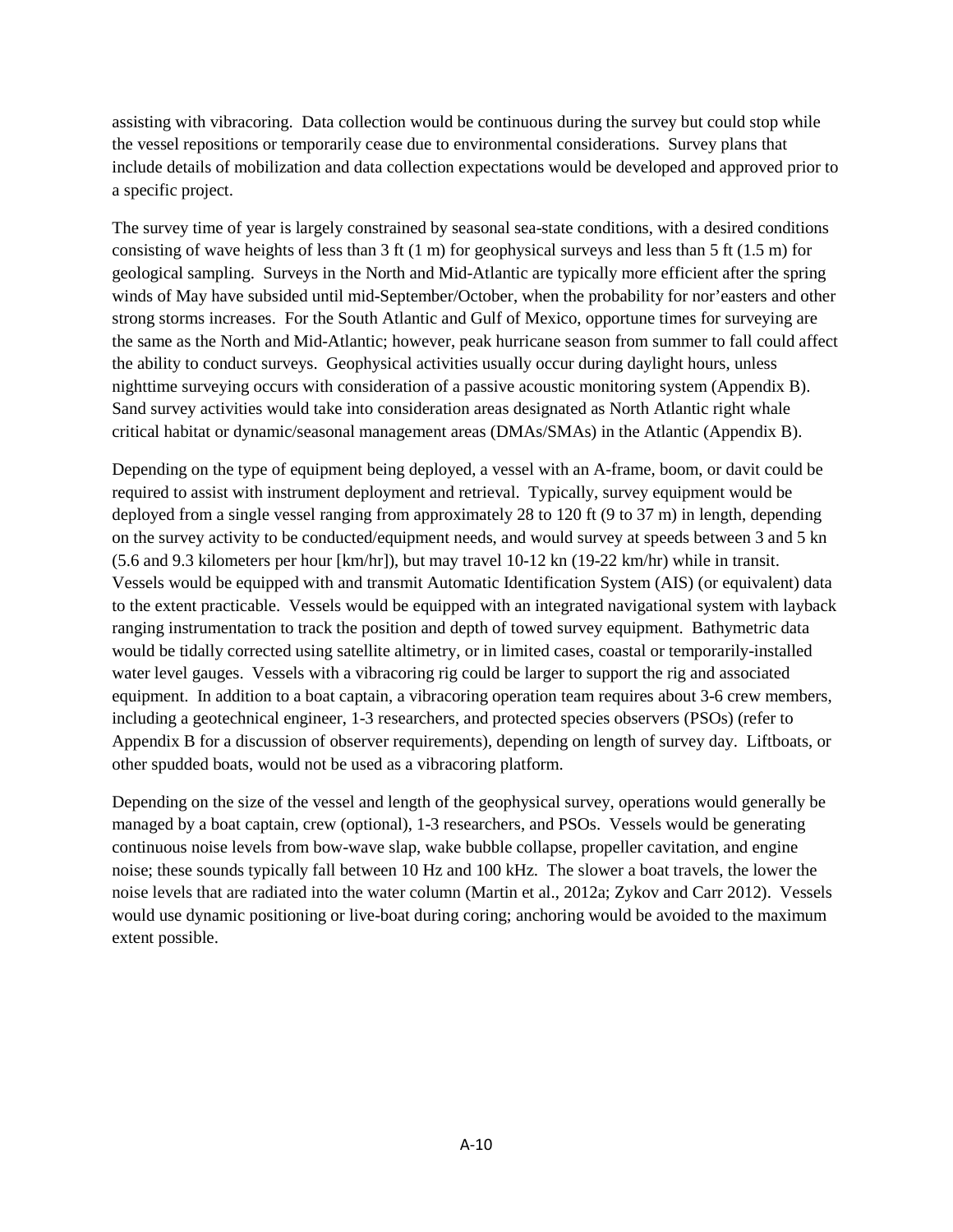### **References**

Bureau of Ocean Energy Management (BOEM). 2017. Gulf of Mexico OCS proposed geological and geophysical activities: Western, Central, and Eastern Planning Areas; final programmatic environmental impact statement. 4 vols. U.S. Dept. of the Interior, Minerals Management Service, Gulf of Mexico OCS Region, New Orleans, LA. OCS EIS/EA BOEM 2017-051.

BOEM. 2014a. Atlantic OCS proposed geological and geophysical activities: Mid-Atlantic and South Atlantic Planning Areas; final programmatic environmental impact statement. 3 vols. U.S. Dept. of the Interior, Bureau of Ocean Energy Management, Gulf of Mexico OCS Region, New Orleans, LA. OCS EIS/EA BOEM 2014-001.

BOEM. 2014b. Proposed geophysical and geological activities in the Atlantic OCS to identify sand resources and borrow areas North Atlantic, Mid-Atlantic, and South Atlantic-Straits of Florida Planning Areas; final environmental assessment. U.S. Dept. of the Interior, Bureau of Ocean Energy Management, Herndon, VA. OCS EIS/EA BOEM 2013-219.

Central Dredging Association (CEDA). 2011. Underwater sound in relation to dredging. CEDA Position Paper. November 7, 2011.

Crocker, S.E., F.D. Fratantonio, P.E. Hart, D.S. Foster, T.F. O Brien, and S. Labak. 2018. Measurement of sounds emitted by certain high-resolution geophysical survey systems. IEEE Journal of Oceanic Engineering: 1-18. doi: 10.1109/JOE.2018.2829958

Crocker, S.E. and F.D. Fratantonio. 2016. Characteristics of sounds emitted during high-resolution marine geophysical surveys. Naval Undersea Warfare Center Division. Newport, RI. NUWC-NPT Technical Report 12,203.

Dartnell, Peter and James V. Gardner. 2004. Predicting seafloor facies from multibeam bathymetry and backscatter data." Photogrammetric Engineering & Remote Sensing. Volume 70 (9). September 2004: 1081-1091.

Fugro. 2003. Geophysical and geological techniques for the investigation of near-seabed soils and rocks. A handbook for non-specialists. U.S. Rev. 02-23/03. 55 pp. Internet website: http://huniv.hongik.ac.kr/~geotech/key%20reference/Geotechnical%20&%20Geophysical%20investigati on%20for%20offshore%20and%20nearshore%20development.pdf Accessed September 16, 2013.

Gustav, Kågesten. 2008. Geological seafloor mapping with backscatter data from a multibeam echo sounder. Internet website: http://www.w-program.nu/filer/exjobb/Gustav\_Kagesten.pdf. Accessed September 16, 2013.

International Society for Soil Mechanics and Geotechnical Engineering (ISSMGE). 2005. Geotechnical & geophysical investigations for offshore and nearshore developments. Compiled by Technical Committee 1, International Society for Soil Mechanics and Geotechnical Engineering, September 2005. 94 pp. Internet website:

.https://www.kivi.nl/uploads/media/58a3570951450/Investigations%20for%20developments.pdf. Accessed January 2, 2014.